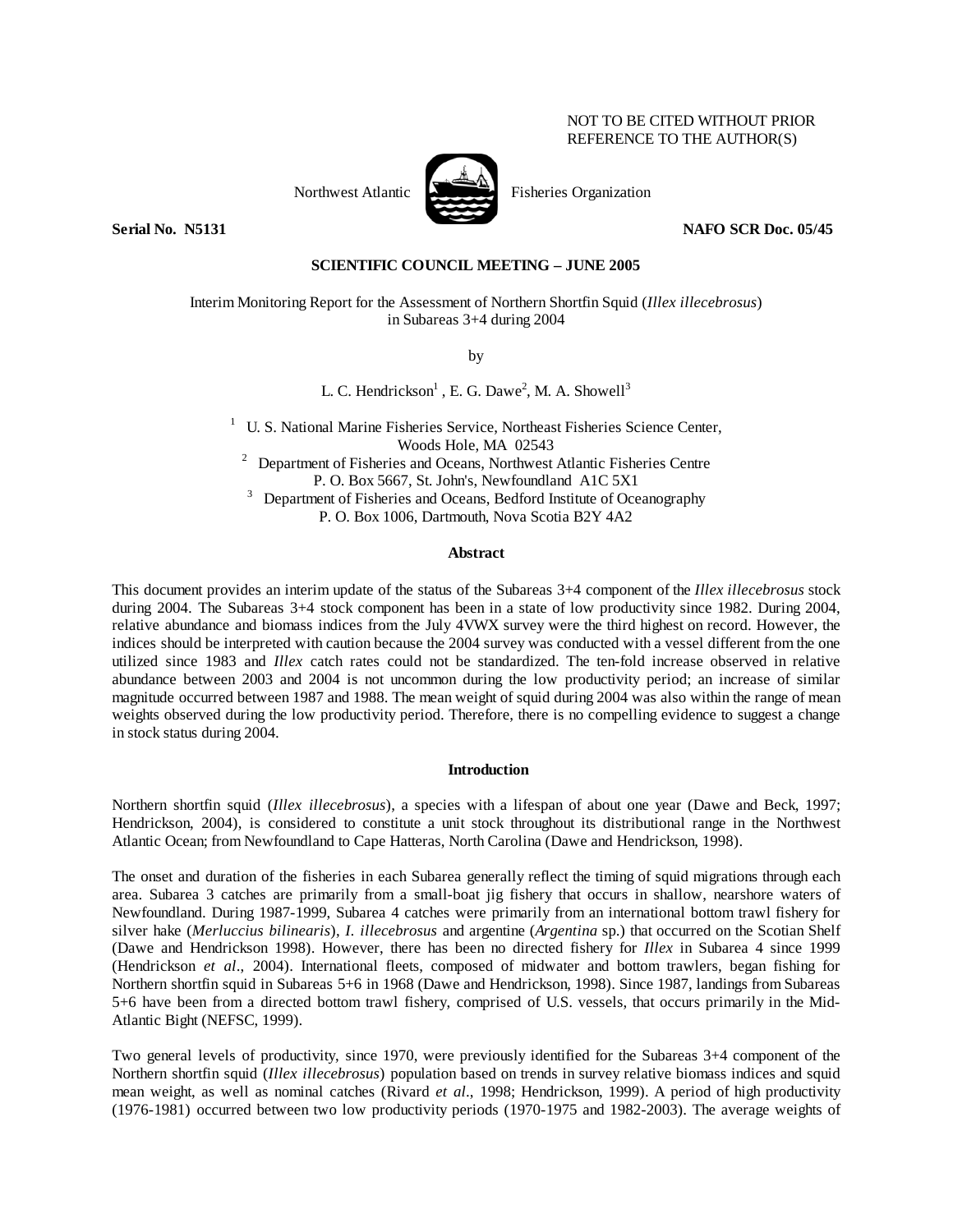squid were larger during the high productivity period and smaller during the low productivity period in both Subarea 4 and Subareas 5+6 (Hendrickson, 1999).

Although the resource is continuously distributed between Cape Hatteras and inshore Newfoundland during summer through autumn, it is considered, for management purposes, to be composed of two components. Management of the northern component, in Subarea 3 (Newfoundland) and Subarea 4 (Scotian Shelf and Gulf of St. Lawrence), is based on an annual Total Allowable Catch (TAC) established by the Northwest Atlantic Fisheries Organization (NAFO).

The TAC has been set at 34,000 tons since 2000. The southern component (Subareas 5+6) is located within the Exclusive Economic Zone (EEZ) of the United States and has been managed by the Mid-Atlantic Fishery Management Council since 1977. The annual TAC for the Subareas 5+6 component has been set at 24,000 tons since 2000. This document provides an update of the status of the Subareas 3+4 component, during 2004, based on trends in commercial fishery data, research survey data, and fishing mortality indices.

## **Materials and Methods**

## **Commercial Fishery Data**

Nominal catches from Subarea 3 and Subarea 4 are presented for 1953-2004. Subarea 3 catches were obtained from Dawe (1981) and the catch database maintained by the Division of Fisheries and Oceans in Newfoundland. Subarea 4 catches were obtained from ICNAF (1973), and during 1987-2004, were obtained from the Canadian Observer Database and the Zonal Inter-change Format (ZIF) Database. Catches from Subareas 5+6, during 1963-1978, were obtained from Lange and Sissenwine (1980) and catches during 1979-2004 were obtained from the Weighout Database maintained by the Northeast Fisheries Science Center of the United States National Marine Fisheries Service. As of May of 2004, the data collection method for reporting catches in Subareas 5+6 changed from electronic reporting of purchases by Federal port agents to electronic reporting of purchases by dealers.

#### **Research Survey Data**

Fishery-independent indices of relative abundance (stratified mean number per tow) and biomass (stratified mean kg per tow) were available from stratified, random, multi-species bottom trawl surveys conducted by Canada in Div. 4VWX (Scotian Shelf) since July of 1970, and by the United States of America in Subareas 5+6 during September-October since 1967. All strata were included in computations of the 4VWX survey indices. Different vessels were used to conduct the surveys during 1970-1981 (R/V *A. T. Cameron*), 1982 (R/V *Lady Hammond*), 1983-2003 (R/V *Alfred Needler*), and 2004 (R/V Teleost), and a net change occurred in 1982. However, there are no gear or vessel conversion coefficients available for the standardization of *Illex* caches throughout the time series (Fanning, 1985). All offshore strata, between depths of 27-366 m (Grosslein, 1969), were included in the computations of the Subareas 5+6 survey indices and gear and vessel standardization coefficients were applied (NEFSC, 1999). Sampling during both surveys was conducted around the clock.

The Div. 4VWX July survey indices are considered pre-fishery indices because the survey generally occurs prior to the Subarea 3 fishery and during the early phase of the Subarea 4 fishery. Indices from the survey in Subareas 5+6 are considered post-fishery indices because the survey occurs near the end of the *Illex* fisheries in all Subareas.

## **Fishing Mortality**

Annual fishing mortality indices for Subareas 3+4, during 1970-2004, were computed by dividing annual catches in Subareas 3+4 by the annual biomass indices from the July Div. 4VWX surveys.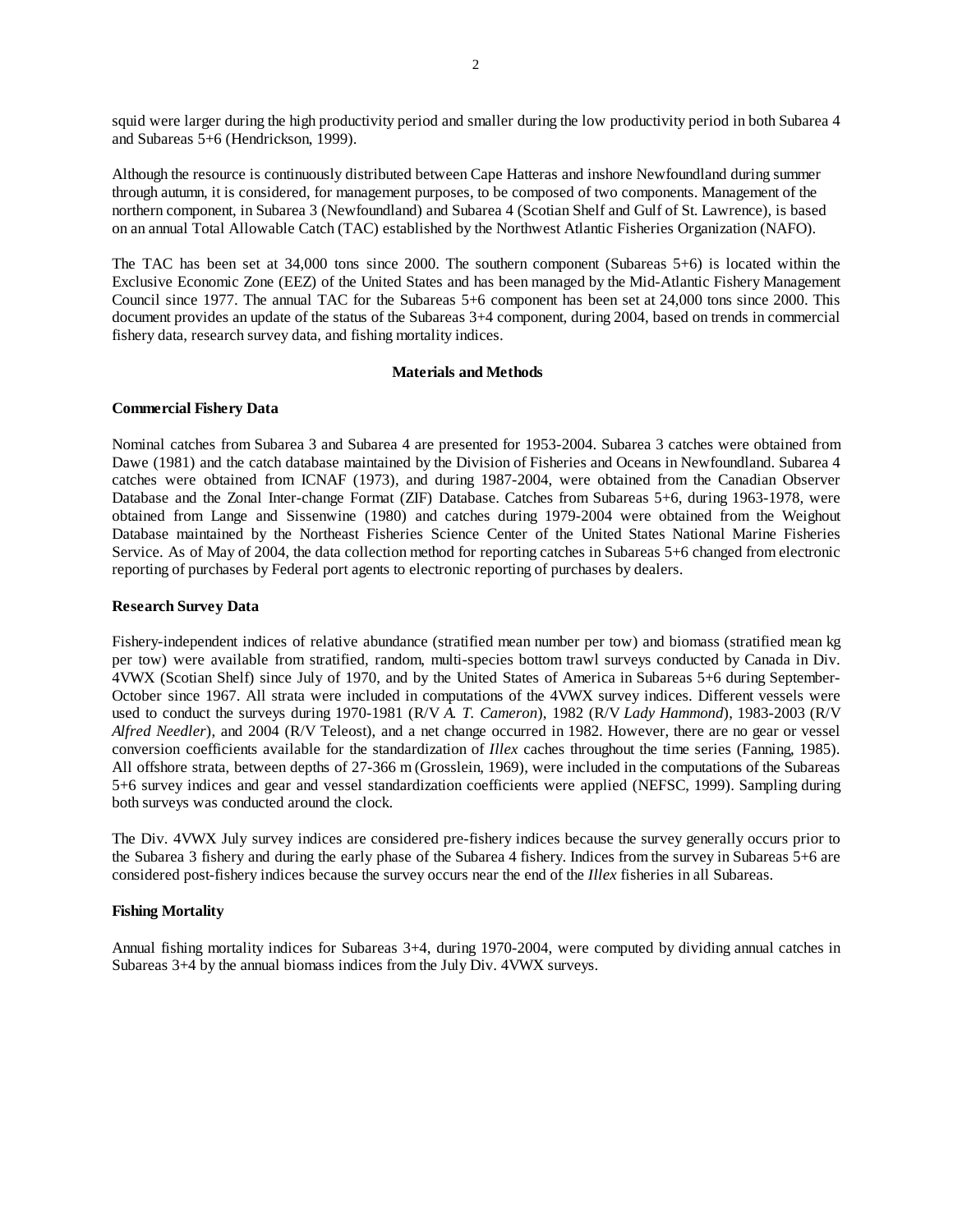#### **Results**

## **Catches**

During the high productivity period (1976-1981), catches in Subareas 3+4 ranged from 32,862 t to 162,092 t, but only ranged between 57 t and 15,614 t during the low productivity period in 1982-2003 (Table 1, Fig. 1). Since 2000, there has been no directed fishery for *Illex* in Subarea 4 (Hendrickson *et al*., 2004) and total catches in Subareas 3+4 have been primarily from the Subarea 3 jig fishery. Catches in Subareas 3+4 increased from 1,128 t in 2003 to 2,034 t in 2004 but remained below the average for the low productivity period (3,441 t during 1982-2003).

During the high productivity period, catches in Subareas 5+6 ranged from 15,571 t to 24,936 t (Table 1, Fig. 1). During 1982-2003, catches ranged from 1,958 t to 23,597 t. The Subareas 5+6 *Illex* fishery was closed in September 2004 because the TAC (24,000 t) had been attained.

Combined catches from Subareas 3-6 increased from 7,517 t in 2003 to 27,260 t in 2004; the highest level since 1997 (Table 1, Fig. 1). This increase was primarily due to an increase in catches from Subareas 5+6.

## **Research Survey Abundance and Biomass Indices**

Relative biomass indices from the 4VWX surveys indicate a period of high productivity during 1976-1981, averaging 12.6 kg/tow, followed by a low productivity period during 1982-2003, averaging 2.3 kg/tow (Fig. 2). During 2004, indices of relative abundance (119.3 squid per tow) and biomass (12.9 kg per tow) were the third highest on record. However, the indices should be interpreted with caution because the 2004 survey was conducted with a vessel different from the one that has been utilized since 1983 and *Illex* catch rates could not be standardized. The ten-fold increase observed in relative abundance between 2003 and 2004 is not uncommon during the low productivity period; an increase of similar magnitude occurred between 1987 and 1988.

Relative abundance indices from research bottom trawl surveys conducted in Subareas 5+6 dropped sharply between 2003 and 2004, from the highest level on record, 28.5 squid per tow, to 5.1 squid per tow (Fig. 2). Biomass indices dropped from 1.9 to 0.4 kg per tow between 2003 and 2004.

## **Body Size**

The mean weight of squid caught in the Division 4VWX surveys was 150 g during the high productivity period and 75 g during the low productivity period (Fig. 3). During 2004, the mean weights of squid from Div. 4VWX and Subareas 5+6 were108 g and 82 g, respectively. A mean weight of 108 g is within the range of mean weights observed during the low productivity period (25 g to 119 g). However, the 2004 mean size of squid from the Division 4VWX survey could not be standardized against the rest of the time series.

## **Fishing Mortality Indices**

Annual fishing mortality indices for Subareas 3+4 were high during 1977-1981, reaching a peak of 4.09 in 1978 (Fig. 4) and averaging 1.67 during the high productivity period (1976-1981). Relative fishing mortality rates were much lower during 1982-2003 and averaged 0.17. During 2004, the fishing mortality index was very low (0.02) similar to the 2001 and 2002 levels.

#### **Summary**

The Subareas 3+4 stock component has been in a state of low productivity since 1982. During 2004, relative abundance and biomass indices from the July 4VWX survey were the third highest on record. However, the indices should be interpreted with caution because the 2004 survey was conducted with a vessel different from the one utilized since 1983 and *Illex* catch rates could not be standardized. The ten-fold increase observed in relative abundance between 2003 and 2004 is not uncommon during the low productivity period; an increase of similar magnitude occurred between 1987 and 1988. The mean weight of squid during 2004 was also within the range of mean weights observed during the low productivity period. Therefore, there is no compelling evidence to suggest a change in stock status during 2004.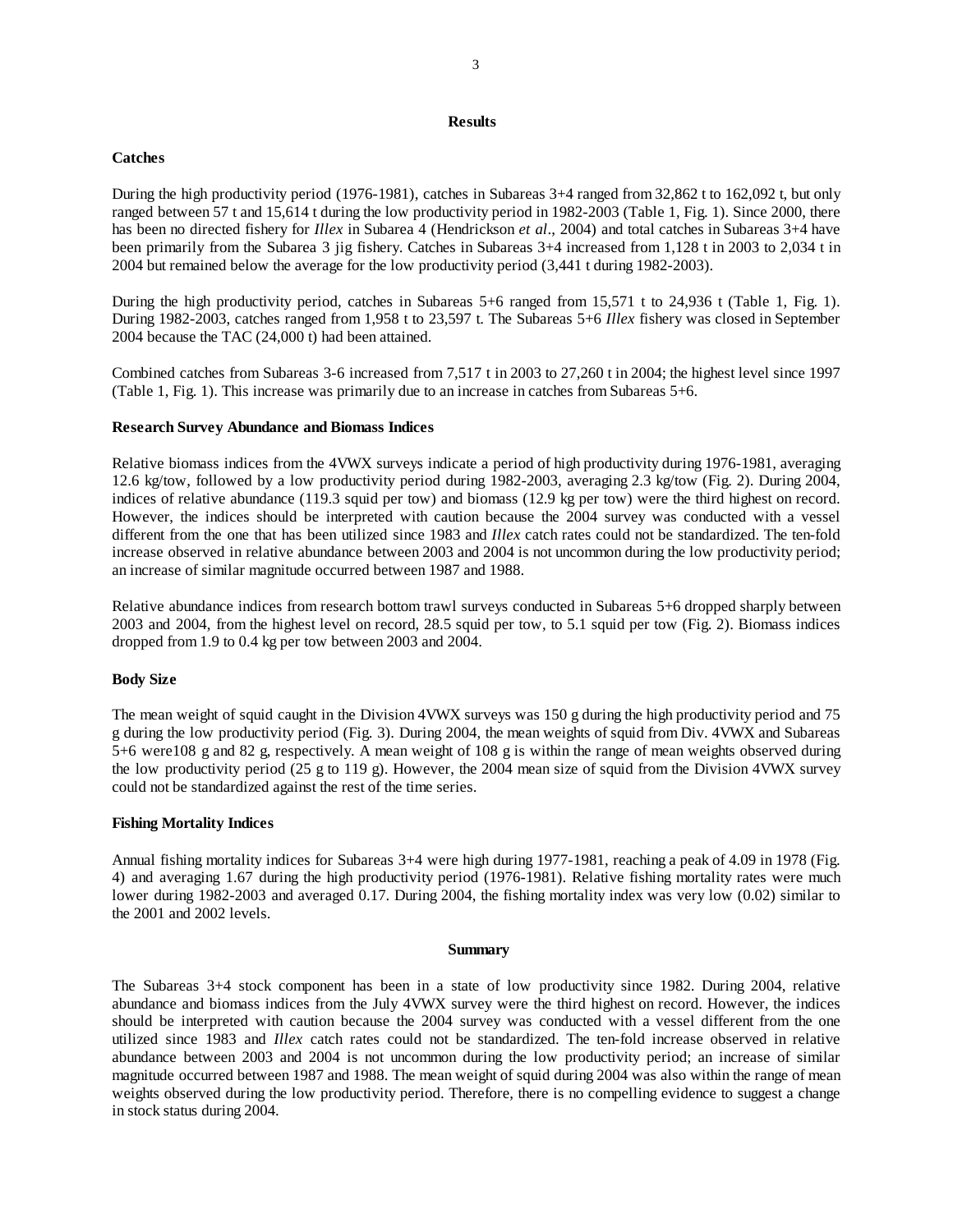#### **Acknowledgements**

We thank Bob Mohn and Stephen Smith for providing the 2004 catches and survey indices for Subarea 4.

#### **References**

- Dawe, E. G. 1981. Development of the Newfoundland squid (*Illex illecebrosus*) fishery and management of the resource. J. Shellfish Res. 1: 137-142.
- Dawe, E. G. and P. C. Beck. 1997. Population structure, growth and sexual maturation of short-finned squid at Newfoundland, Canada, based on statolith analysis. Can. J. Fish. Aquat. Sci. 54: 137-146.
- Dawe, E. G. and L. C. Hendrickson. 1998. A review of the biology, population dynamics, and exploitation of shortfinned squid in the northwest Atlantic Ocean, in relation to assessment and management of the resource. NAFO SCR Doc. 98/59, Ser. No. N3051, 33 p.
- Fanning, L. P. 1985. Intercalibration of research survey results obtained by different vessels. Can. Atl. Fish. Sci. Adv. Comm. Res. Doc. 85/3. 43 p.
- Grosslein, M.D. 1969. Groundfish survey program of BCF Woods Hole. Commer. Fish. Rev. 31(8-9): 22-35.
- Hendrickson, L.C. 1999. Fishery effects on spawner escapement in the Northwest Atlantic *Illex illecebrosus* stock. NAFO SCR Doc. 99/66, Ser. No. N4125. 8 p.
- Hendrickson, L.C., E.G. Dawe and M.A. Showell. 2004. Assessment of Northern Shortfin Squid (*Illex illecebrosus*) in Subareas 3+4 for 2003. NAFO SCR Doc. 04/38. Ser. No. N4989. 18 p.
- Hendrickson, L.C. 2004. Population biology of northern shortfin squid (*Illex illecebrosus*) in the Northwest Atlantic Ocean and initial documentation of a spawning area. ICES J. Mar. Sci. 61: 252-266.
- ICNAF. 1973. Nominal catch of squid in Canadian Atlantic waters (Subareas 2-4), 1920-68. ICNAF Redbook 1973, Part III: 154-161.
- Lange, A. M. T. and M. Sissenwine. 1980. Biological considerations relevant to the management of squid *Loligo pealeii* and *Illex illecebrosus* of the Northwest Atlantic. Mar. Fish. Rev. 42(7-8): 23-38.
- Northeast Fisheries Science Center [NEFSC]. 1999. Report of the 29th Northeast Regional Stock Assessment Workshop (29th SAW): Stock Assessment Review Committee SARC) Consensus Summary of Assessments. Northeast Fisheries Science Center Ref. Doc. 99-14 347 p.
- Rivard, D., L. C. Hendrickson and F. M. Serchuk. 1998. Yield estimates for short-finned squid (*Illex illecebrosus*) in SA 3-4 from research vessel survey relative biomass indices. NAFO SCR Doc. 98/75, Ser. No. N3068. 4

Table 1. Nominal catches (t) of *Illex illecebrosus* in NAFO Subareas 3 and 4, during 1953-2004, and Subareas 5+6 (U.S. EEZ), during 1963-2004, and total allowable catches (TACs) in Subareas 3+4 and Subareas 5+6.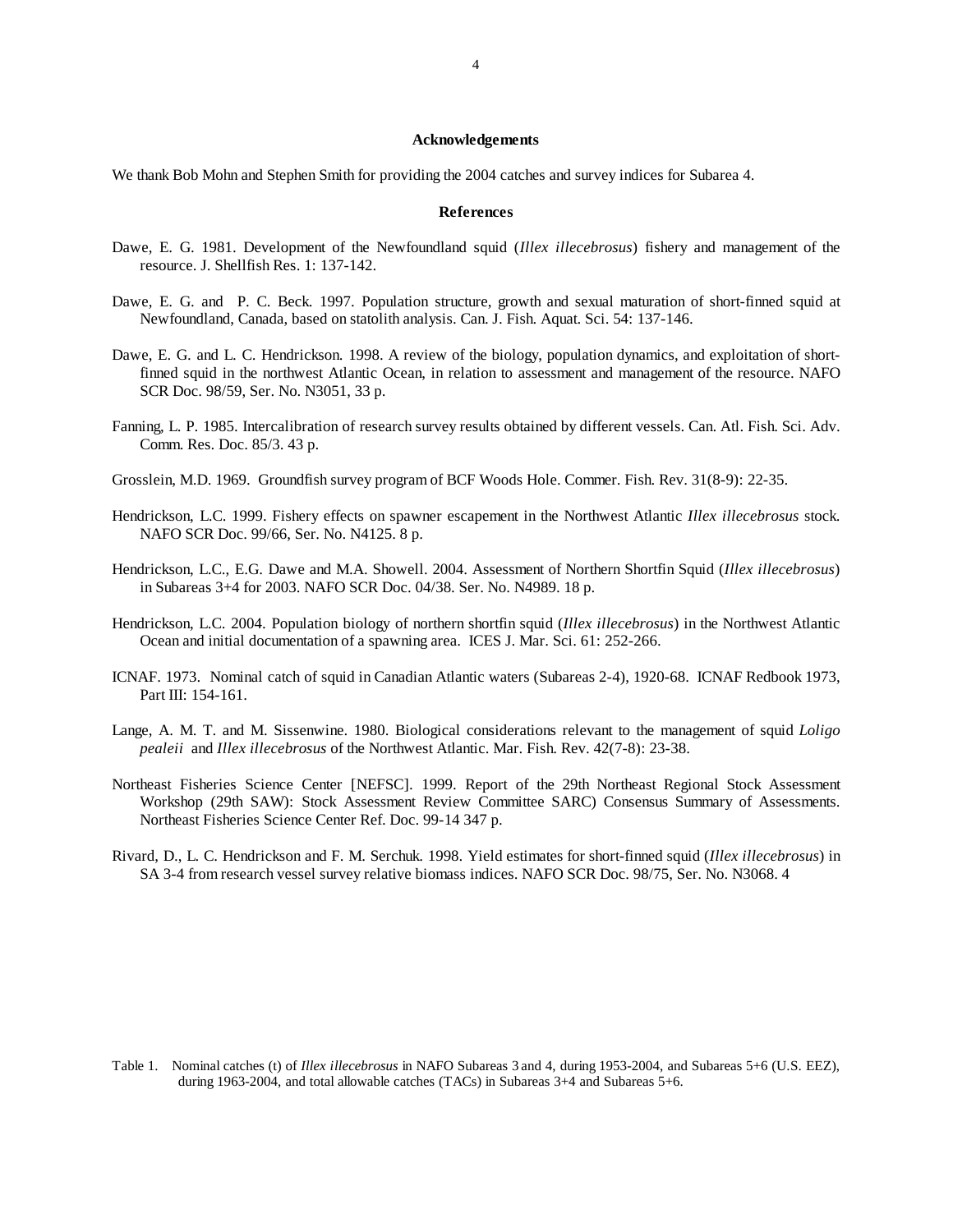|      |                                  |                         | <b>Total</b>              |                                  | <b>Total</b>                 |                        |         |  |
|------|----------------------------------|-------------------------|---------------------------|----------------------------------|------------------------------|------------------------|---------|--|
|      | <b>Subarea</b><br>3 <sup>2</sup> | <b>Subarea</b><br>$4^3$ | <b>Subarea</b><br>$3 + 4$ | <b>Subareas</b><br>$5 + 6^{4,5}$ | <b>Subareas</b><br>$(3-6)^6$ | TAC $(t)^1$<br>$3 + 4$ | $5 + 6$ |  |
| Year | (t)                              | (t)                     | (t)                       | (t)                              | (t)                          |                        |         |  |
| 1953 | 4,460                            | 51                      | 4,511                     |                                  | 4,511                        |                        |         |  |
| 1954 | 6,700                            | 115                     | 6,815                     |                                  | 6,815                        |                        |         |  |
| 1955 | 7,019                            | 269                     | 7,288                     |                                  | 7,288                        |                        |         |  |
| 1956 | 7,779                            | 450                     | 8,229                     |                                  | 8,229                        |                        |         |  |
| 1957 | 2,634                            | 335                     | 2,969                     |                                  | 2,969                        |                        |         |  |
| 1958 | 718                              | 84                      | 802                       |                                  | 802                          |                        |         |  |
| 1959 | 2,853                            | 258                     | 3,111                     |                                  | 3,111                        |                        |         |  |
| 1960 | 5,067                            | 24                      | 5,091                     |                                  | 5,091                        |                        |         |  |
| 1961 | 8,971                            | 50                      | 9,021                     |                                  | 9,021                        |                        |         |  |
| 1962 | 482                              | 587                     | 1,069                     |                                  | 1,069                        |                        |         |  |
| 1963 | 2,119                            | 103                     | 2,222                     | 810                              | 3,032                        |                        |         |  |
| 1964 | 10,408                           | 369                     | 10,777                    | 360                              | 11,137                       |                        |         |  |
| 1965 | 7,831                            | 433                     | 8,264                     | 522                              | 8,786                        |                        |         |  |
| 1966 | 5,017                            | 201                     | 5,218                     | 570                              | 5,788                        |                        |         |  |
| 1967 | 6,907                            | 126                     | 7,033                     | 995                              | 8,028                        |                        |         |  |
| 1968 | $\overline{9}$                   | 47                      | 56                        | 3,271                            | 3,327                        |                        |         |  |
| 1969 | 21                               | 65                      | 86                        | 1,537                            | 1,623                        |                        |         |  |
| 1970 | 111                              | 1,274                   | 1,385                     | 2,826                            | 4,211                        |                        |         |  |
| 1971 | 1,607                            | 7,299                   | 8,906                     | 6,614                            | 15,520                       |                        |         |  |
| 1972 | 26                               | 1,842                   | 1,868                     | 17,641                           | 19,509                       |                        |         |  |
| 1973 | 622                              | 9,255                   | 9,877                     | 19,155                           | 29,032                       |                        |         |  |
| 1974 | 48                               | 389                     | 437                       | 20,628                           | 21,065                       |                        | 71,000  |  |
| 1975 | 3,751                            | 13,945                  | 17,696                    | 17,926                           | 35,622                       | 25,000                 | 71,000  |  |
| 1976 | 11,257                           | 30,510                  | 41,767                    | 24,936                           | 66,703                       | 25,000                 | 30,000  |  |
| 1977 | 32,754                           | 50,726                  | 83,480                    | 24,795                           | 108,275                      | 25,000                 | 35,000  |  |
| 1978 | 41,376                           | 52,688                  | 94,064                    | 17,592                           | 111,656                      | 100,000                | 30,000  |  |
| 1979 | 88,833                           | 73,259                  | 162,092                   | 17,241                           | 179,333                      | 120,000                | 30,000  |  |
| 1980 | 34,780                           | 34,826                  | 69,606                    | 17,828                           | 87,434                       | 150,000                | 30,000  |  |
| 1981 | 18,061                           | 14,801                  | 32,862                    | 15,571                           | 48,433                       | 150,000                | 30,000  |  |
| 1982 | 11,164                           | 1,744                   | 12,908                    | 18,633                           | 31,541                       | 150,000                | 30,000  |  |
| 1983 | 5                                | 421                     | 426                       | 11,584                           | 12,010                       | 150,000                | 30,000  |  |
| 1984 | 397                              | 318                     | 715                       | 9,919                            | 10,634                       | 150,000                | 30,000  |  |
| 1985 | 404                              | 269                     | 673                       | 6,115                            | 6,788                        | 150,000                | 30,000  |  |
| 1986 | $\mathbf{1}$                     | 110                     | 111                       | 7,470                            | 7,581                        | 150,000                | 30,000  |  |
| 1987 | 194                              | 368                     | 562                       | 10,102                           | 10,664                       | 150,000                | 30,000  |  |
| 1988 | 272                              | 539                     | 811                       | 1,958                            | 2,769                        | 150,000                | 30,000  |  |
| 1989 | 3,101                            | 2,870                   | 5,971                     | 6,801                            | 12,772                       | 150,000                | 30,000  |  |
| 1990 | 4,440                            | 6,535                   | 10,975                    | 11,670                           | 22,645                       | 150,000                | 30,000  |  |
| 1991 | 1,719                            | 1,194                   | 2,913                     | 11,908                           | 14,821                       | 150,000                | 30,000  |  |
| 1992 | 924                              | 654                     | 1,578                     | 17,827                           | 19,405                       | 150,000                | 30,000  |  |
| 1993 | 276                              | 2,410                   | 2,686                     | 18,012                           | 20,698                       | 150,000                | 30,000  |  |
| 1994 | 1,954                            | 3,997                   | 5,951                     | 18,350                           | 24,301                       | 150,000                | 30,000  |  |
| 1995 | 48                               | 1,007                   | 1,055                     | 14,058                           | 15,113                       | 150,000                | 30,000  |  |
| 1996 | 8,285                            | 457                     | 8,742                     | 16,969                           | 25,711                       | 150,000                | 21,000  |  |
| Year | (t)                              | (t)                     | (t)                       | (t)                              | (t)                          |                        |         |  |
| 1997 | 12,748                           | 2,866                   | 15,614                    | 13,629                           | 29,243                       | 150,000                | 19,000  |  |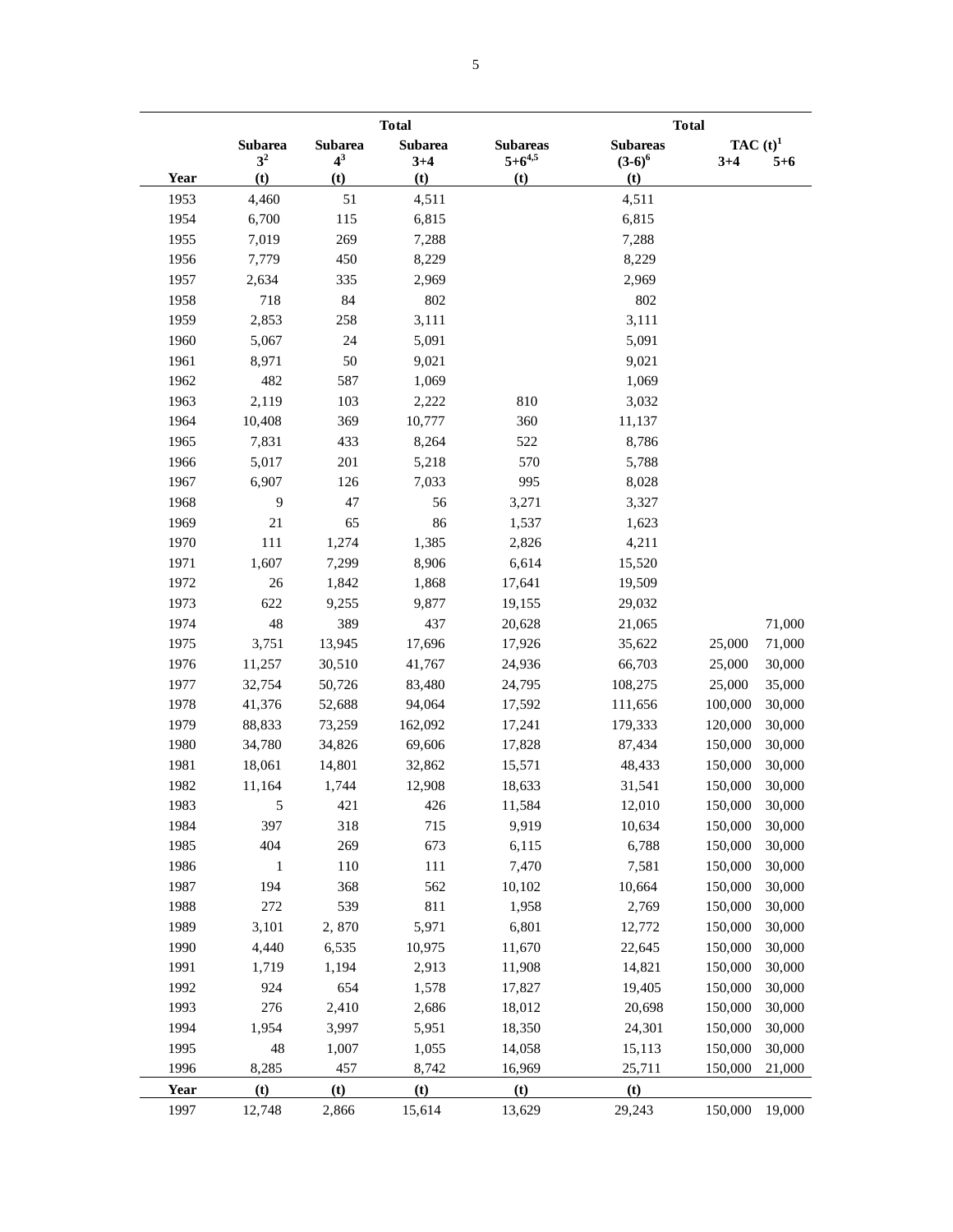|                 |                                  |                         | <b>Total</b>              | <b>Total</b>                     |                              |                        |         |
|-----------------|----------------------------------|-------------------------|---------------------------|----------------------------------|------------------------------|------------------------|---------|
|                 | <b>Subarea</b><br>3 <sup>2</sup> | <b>Subarea</b><br>$4^3$ | <b>Subarea</b><br>$3 + 4$ | <b>Subareas</b><br>$5 + 6^{4,5}$ | <b>Subareas</b><br>$(3-6)^6$ | TAC $(t)^1$<br>$3 + 4$ | $5 + 6$ |
| 1998            | 815                              | 1,087                   | 1,902                     | 23,597                           | 25,499                       | 150,000                | 19,000  |
| 1999            | 19                               | 286                     | 305                       | 7,388                            | 7,693                        | 75,000                 | 19,000  |
| 2000            | 328                              | 38                      | 366                       | 9,011                            | 9,377                        | 34,000                 | 24,000  |
| 2001            | 23                               | 34                      | 57                        | 3,939                            | 3,996                        | 34,000                 | 24,000  |
| 2002            | 228                              | 30                      | 258                       | 2,750                            | 3,008                        | 34,000                 | 24,000  |
| 2003            | 1,084                            | 44                      | 1,128                     | 6,389                            | 7,517                        | 34,000                 | 24,000  |
| 2004            | 2,000                            | 34                      | 2,034                     | 25,226                           | 27,260                       | 34,000                 | 24,000  |
| <b>AVERAGES</b> |                                  |                         |                           |                                  |                              |                        |         |
| 1976-1981       | 37,844                           | 42,802                  | 80,645                    | 19,661                           | 100,306                      |                        |         |
| 1982-1986       | 2,028                            | 538                     | 2,566                     | 10,637                           | 13,203                       |                        |         |
| 1987-1991       | 1,945                            | 2,301                   | 4,246                     | 8,488                            | 12,734                       |                        |         |
| 1992-1996       | 2,297                            | 1,705                   | 4,002                     | 17,043                           | 21,046                       |                        |         |
| 1997-2003       | 2,178                            | 626                     | 2,804                     | 9,539                            | 12,343                       |                        |         |
| 1982-2003       | 2,201                            | 1,240                   | 3,441                     | 11,280                           | 14,721                       |                        |         |

<sup>1</sup>TACs during 1974 and 1975 for Subareas 5+6 include *Loligo pealeii* and, during 1975-1977, countries without allocations were permitted to land 3,000 t in Subsareas 3+4

<sup>2</sup> SA 3 catches include a small amount from Subarea 2

<sup>3</sup> SA 4 catches during 1987-2001 were updated based on catches in the Canadian Observer and ZIF Databases

4 Subareas 5+6 catches during 1963-1978 not reported by species and are proration-based estimates by Lange and Sissenwine (1980)

5 Subareas 5+6 catches during 1994-2004 are provisional

6 Catches during 2004 are provisional for all Subareas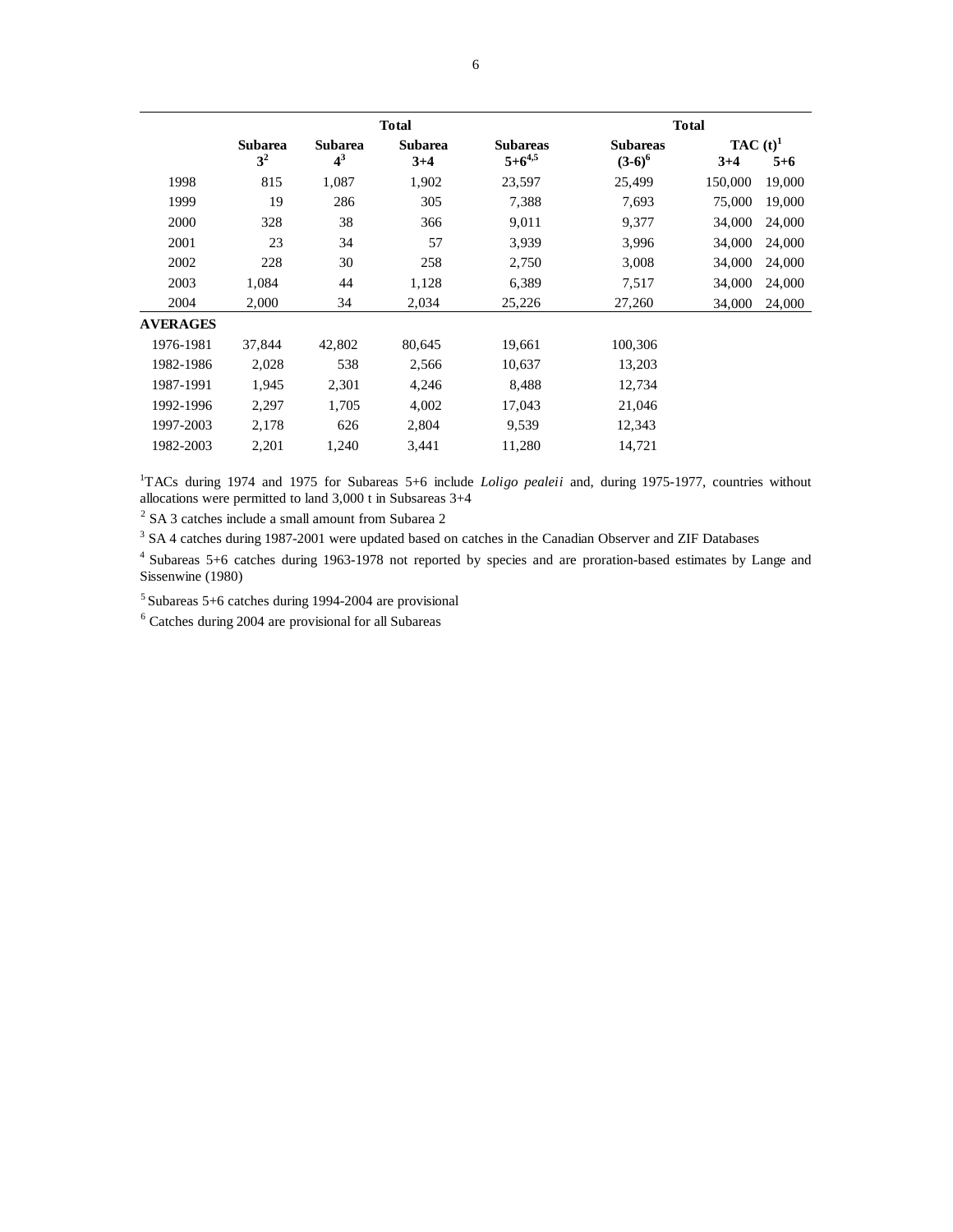

Fig. 1.Nominal catches ('000 t) of *Illex illecebrosus* and TACs in Subareas 3 and 4, during 1953-2004, and Subareas 5+6 during 1963-2004 (top) and nominal catches in Subarea 3 and Subarea 4 during 1982-2004 (bottom).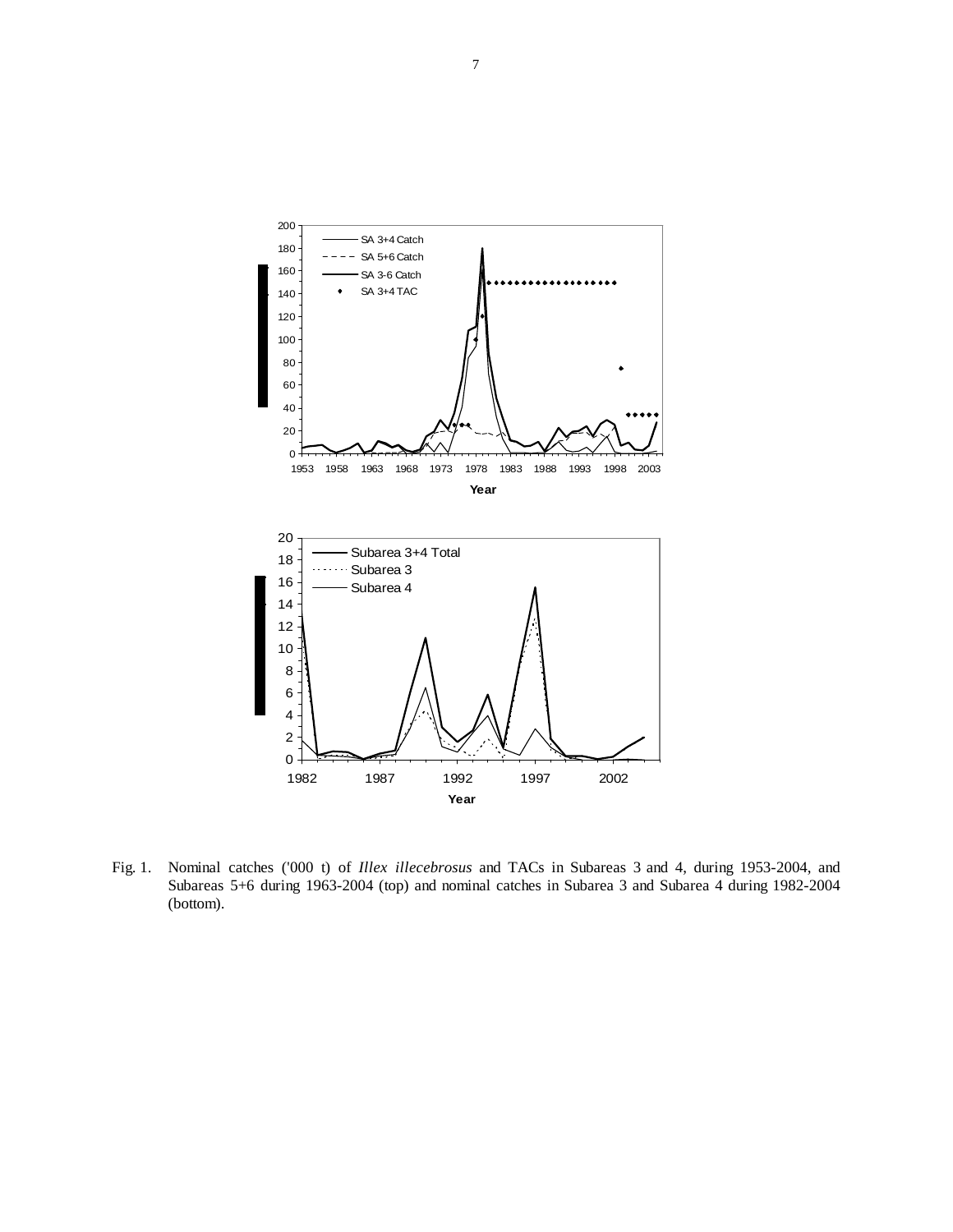

Fig. 2. *Illex illecebrosus* relative abundance (stratified mean number/tow) (top) and biomass indices (stratified mean kg/tow) (bottom) from the Division 4VWX surveys (July, 1970-2004) and Subareas 5+6 surveys (September-October, 1967-2004). Survey indices are not standardized for vessel changes that occurred during 1981, 1982, 1983, and 2004.